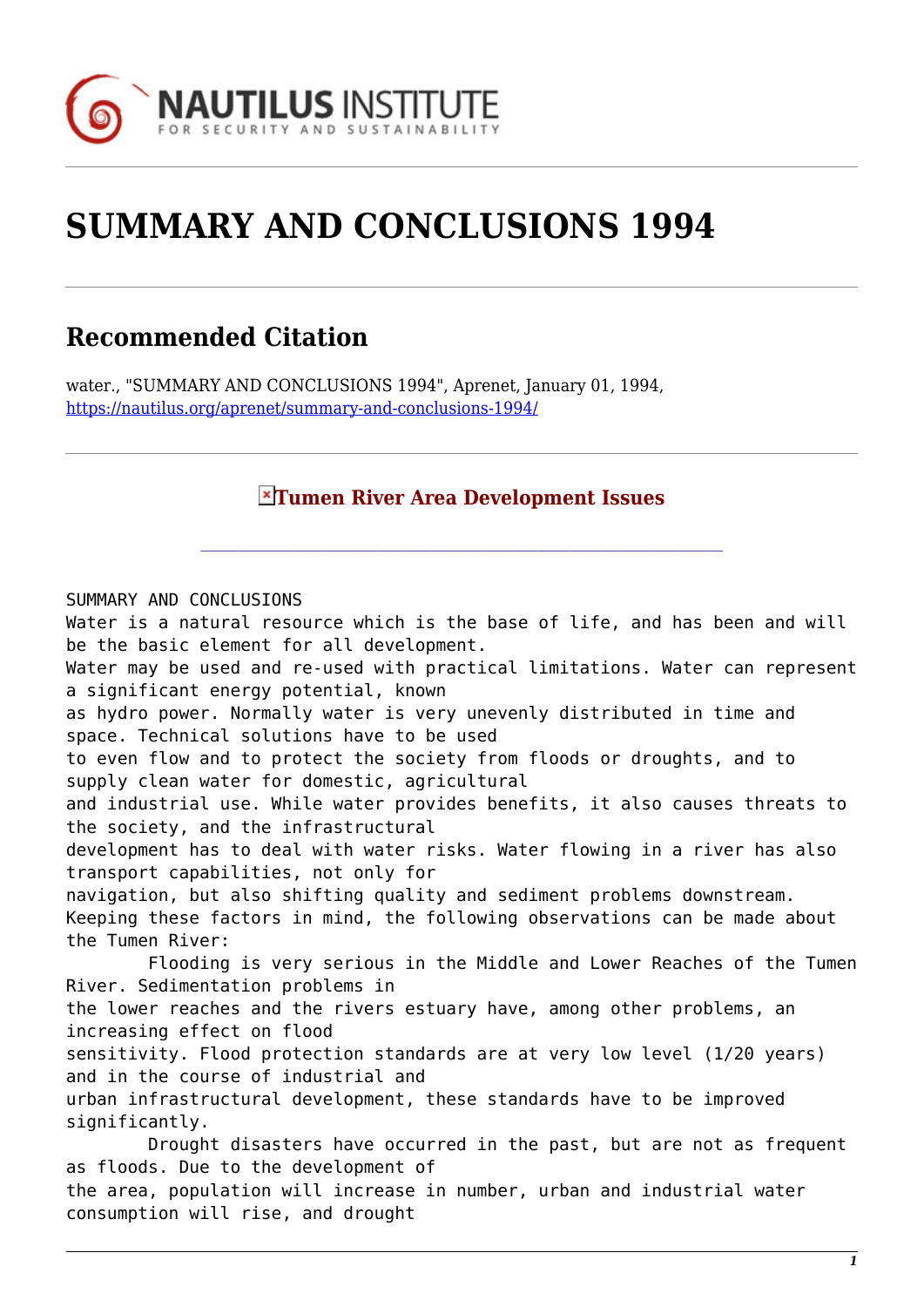problems will become more frequent. Sedimentation and erosion are presently causing severe problems. In the upstream reaches of the Tumen River and its tributaries, the river current is rapid and de-forestation in some areas has an increasing effect on soil erosion. Sandmining, bank collapses and landslides have their own negative effects. All these events cause the transport of fine erosion material into the river bed and from there, down to the lower reaches. One hundred years ago, the Tumen River had been navigational, but nowadays, it has no navigational capabilities. Re-installing river navigation in the river mouth is planned as a national, Chinese project. Intensification of forestry, one important development task of TRADP, has to carefully consider land erosion. Water quality is still satisfactory in the head waters of the Tumen River and its tributaries. In the middle and lower reaches it is bad, especially during dry seasons, due to mining (gold/chemicals) as well as industrial and urban pollutants from the more heavily populated and industrialized middle reach. A unifying of water quality standards of member countries and a programme to improve water quality conditions in the area are urgent tasks for the near future. River and sea ice problems occur annually, because the river and a narrow area along the seashore are frozen and winter can last nearly half a year (frost-free period is 140-160 days annually). Winters with hard frost (mean air temperature in January is -14 to -20 C) cause special types of problems and require special solutions to be considered in any future industrial and infrastructural development programmes. Water resource management will have to be improved to more efficiently utilize natural water resources. To what extent a multipurpose reservoir construction programme at the upper and middle reaches of the Tumen River and its tributaries can ensure basic requirements of TREDA has to be researched. Ground water resources are significant in the area but have to be investigated and protected from pollution. Inter-basin water transfer might become a future need for national and international areas in the Tumen River Basin and in the small water sheds along the seashore in Russia and DPRK. Hydro power is gaining increasing importance in the course of development, as peak power source, which will certainly be of special importance in the Tumen River area development zone. With its watershed of 33,000 km2 and elevations in its mountains of more than 2,500 metres above sea level, the Tumen River Basin represents a remarkable power potential, including potential of pumped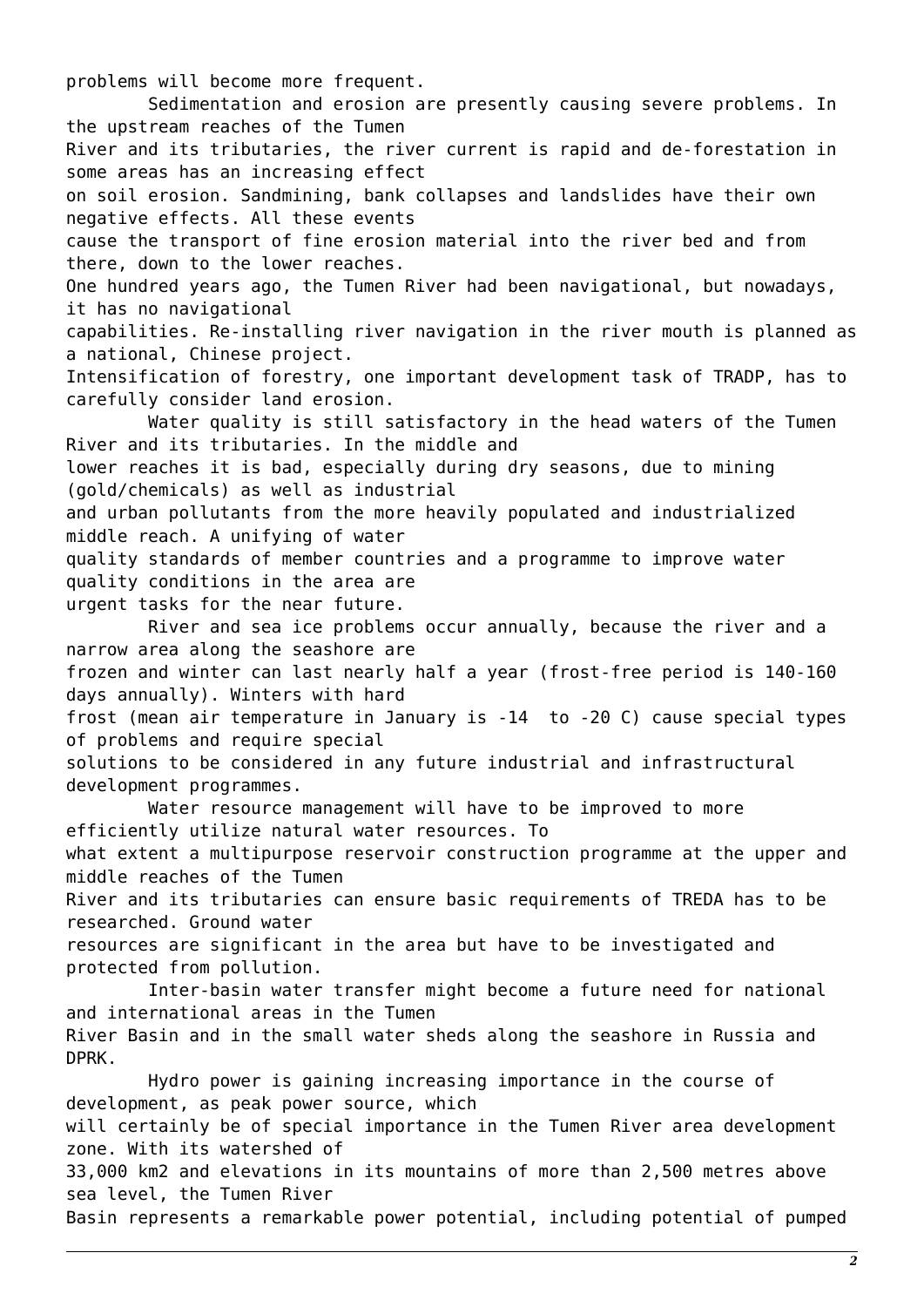storage hydro power. The UNDP-project will have a significant impact on the development of the area. There is nevertheless an ongoing strong development of the area on national or bilateral bases. China has, for example, chosen Hunchun as an Open Border City, which is facing a speedy development already. The Russian harbour area, Zarubino and Posiet, is under development. DPRK has introduced a significant development project in the area of the Rajin-Sonbong Free Economic and Trade Zone with harbours facilities, in addition to Rajin and Sonbong, also in Chongjin. All three member countries, China, DPRK and Russia, report that there are local and provincial development plans available. These plans should be utilized in the next planning phase of TRADP and be made available for the Water Master Plan as well. We recommend that the Tumen River Water Master Plan be developed river basin wide and that the capacity of neighbouring basins to provide water in the future to the Tumen River basin in general and TREDA in particular, has to be evaluated (inter-basin water transfer). The provinces of the area are supporting suggestions to develop a Water Master Plan of the area, as it has been proposed already in an earlier phase by a Chinese-DPRK-Finnish working group. In the latest negotiations, ROK has stated its interest in participating in this study. Financing of such a project should be considered on an international level and grants, investment and soft loans should be used. First actions should consider that a Tumen River Water Master Plan Office or Techno Research Centre should be established, for example in Hunchun City. Office, research and surveying equipment should be acquired. It certainly would be feasible to combine these Water Master Plan activities with other Natural Resources Master Plan needs and needs for research, mapping and investigations for infrastructural development. This Water Master Plan should serve both local and TRADP needs and should be organized financially from respective sources. The Water Master Plan Unit should be given a UNDP-status to benefit from TRADP and to be able to more easily utilize international data and information. The work for the Tumen River Water Master Plan should be initiated as soon as possible. THE TUMEN RIVER BASIN GENERAL DESCRIPTION

The Tumen River is an international river that borders China, DPRK and Russia. It originates at the eastern side of Baitoushan of Changbai mountain and flows down to the East Sea (Sea of Japan), with a total length of 516 km. It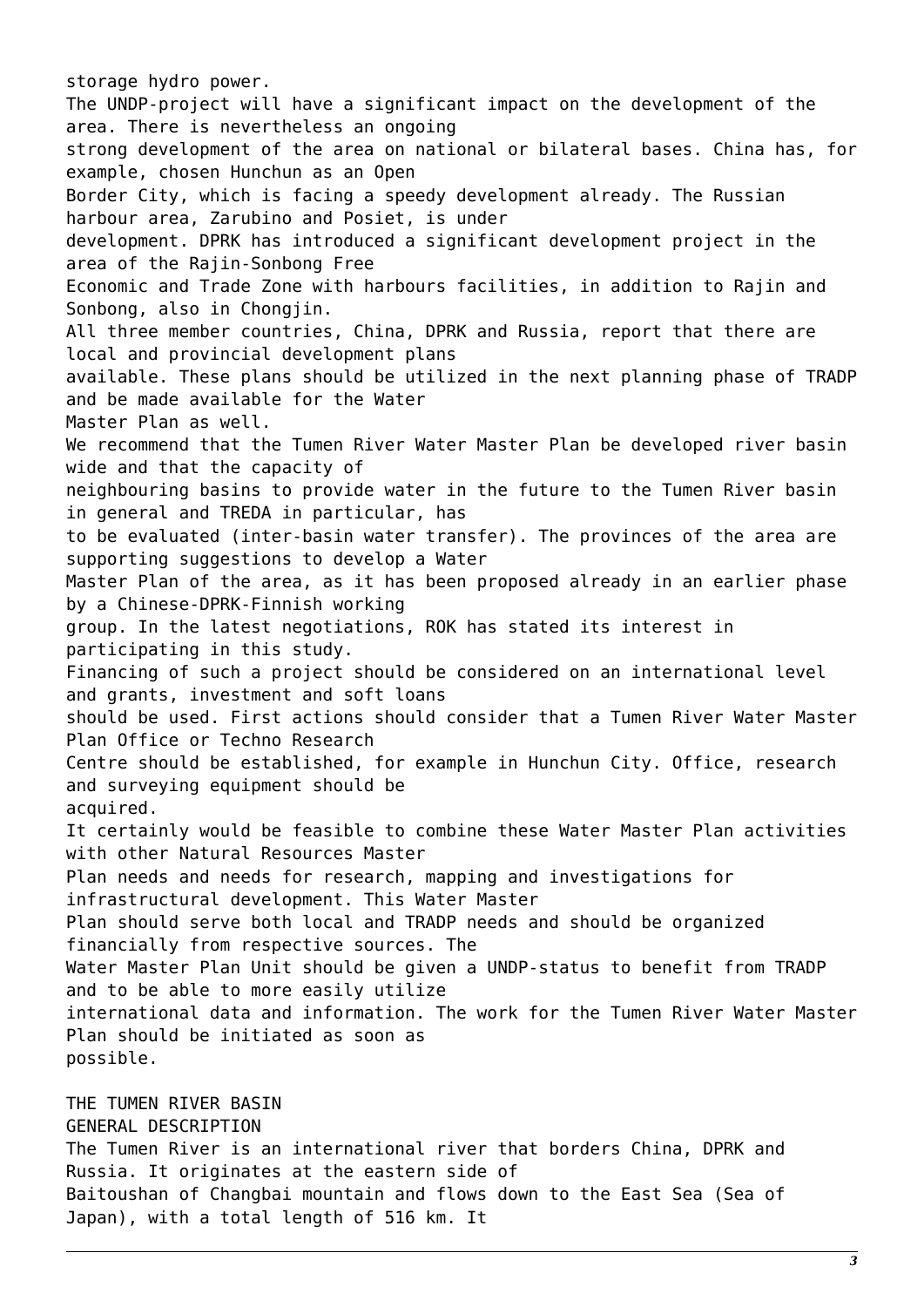starts at the elevation of about 2,500 m. The mean slope is 4.84%, steeper in the upper reach and gentler in the mid and lower reach. The Tumen River flows through the Yanji Autonomous Prefecture of Jilin Province in China, the Hamgyong-Sanjulg Province in DPRK and Primorsky Krai in Russia. At present a population of 1.5 million live in the Chinese part of the Tumen River basin of which 632,000 people work in agriculture. The cultivated land is 3.49 million mu (233,000 ha) of which 1.058 million mu (70,000 ha) produce rice and 0.79 million mu (53,000 ha) is irrigated land (Note 1 ha = 15 mu). At the DPRK side of the river basin, the population of 0.5 million is settled. Its main tributaries are Boerhatong River, Gaya River, Hailan River and Hunchun River on the Chinese side, and Sodusu River, Yonmyonsu River and Oryongchon River in the Korean side. It has a drainage area of 33,168 km2, among which 22,900 km2 (69.3%) are located in China, 10,000 km2 (30.3%) in DPRK and 100 km2 (0.3%) in Russia. Of the whole river basin, 83.5% is mountainous, 11% hilly and 5.5% plain. The upper reach of the Tumen River has a length of 139 km, where the catchment area is well covered with forest and sparsely populated. The mid-reach is 256 km long with an average slope of 1.5%, where the river channel is winding, the valley plan is narrow, and the bed material is gravel mixed with sand. The land is fertile and well cultivated and densely populated. In non-flood seasons, the river channel is 60-240 m wide and 1.2-3.0 m deep. In the flood season, the flow rate is 200-1,000 m3/s, and the river is 4 to 13 m deep. The lower reach is 122 km long with a mean slope of 0.35%, where the basin is flat and the river channel is meandering. The bed material is fine sand mixed with silt. After Hunchun, it becomes a delta, flat and soft, with channel islands. In non-flood seasons, the river is 240-500 m wide and 1.3- 1.4 m deep, while in flood season, it is 900-1,800 m wide and 5-10 m deep. The Tumen River is an International Border River and all matters concerning the main stem of the Tumen River have to be mutually agreed in the Border River Commission formed by Water Authorities of the three countries China, DPRK and Russia. METEOROLOGY The Tumen River area is located in the monsoon area along the east coast of the Europe-Asia Continent, near the East Sea (Sea of Japan). The climate can be defined as semi-monsoon type. The meteorological features of this region are of evident season-variation, long-cold winter and short-warm summer. The climate becomes milder and warmer when the elevation decreases down towards the sea. The average annual mean temperature is 5 C. The coldest month averages -14 C and the warmest 21 C.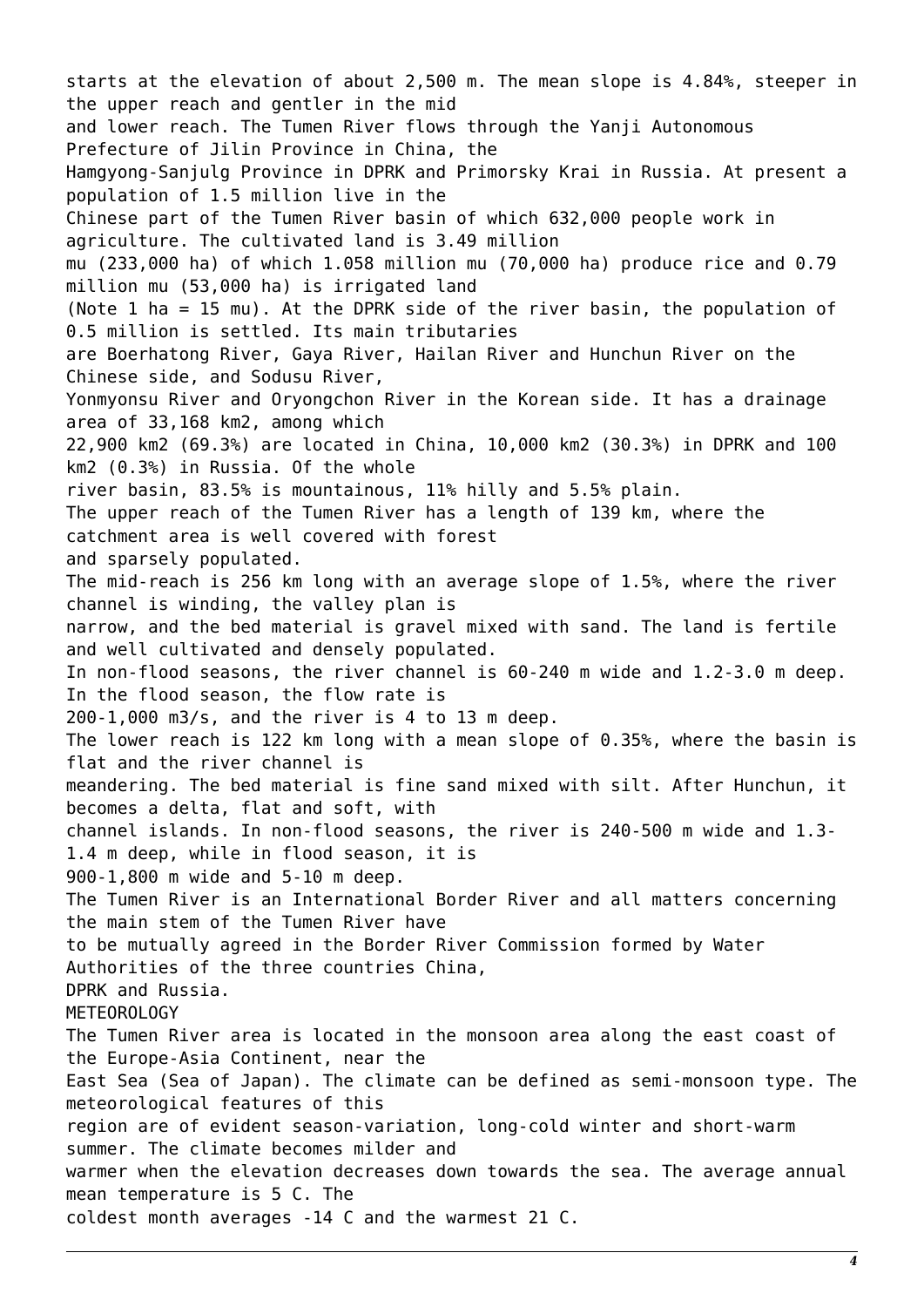The annual precipitation in the Tumen River area is 600-700 mm. It varies from 900 mm in mountain top region, to 600-800 mm in mountainous region and 500-600 mm in river valleys. The most rainy month is August when typhoons occur. The rainfall is concentrated in the period from May to September with a percentage of around 80%. Heavy rainfall observations in the Hunchun River basin indicate that the 5 days rainfall can be as high as 500 mm. The precipitation varies from year to year with a period of about 11 years. In the period of May to September, wind from south-east is dominating, with a mean velocity of 2.4-3.7 m/s. The duration of high wind is 5 days. HYDROLOGY Runoff Distribution Over Area Because the Tumen River area is one of a relatively wet climate, rainfall is the dominant factor for river runoff. The latter is distributed in a pattern according to the former. The supply sources to the river flow and the importance of their roles can be put on order as follows: rainfall>ground water>snowmelt. The annual runoff depth averaged over the whole catchment is 215 mm. The annual runoff depth is over 300 mm in the upper reach, whose runoff coefficient is 0.5; it becomes 150 mm in the mid reach with a runoff coefficient of 0.4, and goes up to 300 mm in the lower reach with a runoff coefficient of 0.4-0.5. The annual runoff is around 7.0 billion m3 which is measured at Quanhe station. Hydrological stations are located at Nanping, Kaishantun, Hedong and Quanhe at the main stem of the Tumen River. Shandaogou station is located at the Gaya River; Mopanshan station observes the Boerhatong/Hailan Rivers and Taoyuan is located at the Hunchun River. Runoff Distribution in a Year In the period of June to September, the runoff is normally 60-70% of the annual runoff. The maximum runoff takes place in August, 20 27% of the annual one. From October to February next year, the runoff is 10-20% of the annual one. From March to May, it is 15-20% of the annual one. Runoff Variation Over Years The coefficient for runoff Cv variation is 0.40-0.55. It is getting small as the annual runoff depth gets larger. The variation of water resource in the Tumen River has a period of about 10 years. It must be pointed out that both rainfall and runoff have a tendency of decreasing. The annual runoff in the 70's was 8% less than in the 60's. MORPHOLOGY OF THE MAIN RIVER AND ITS TRIBUTARIES General Due to the general morphological features the Tumen River (main river) can be divided in three reaches, Upper, Middle and Lower, as defined in the section "General Description".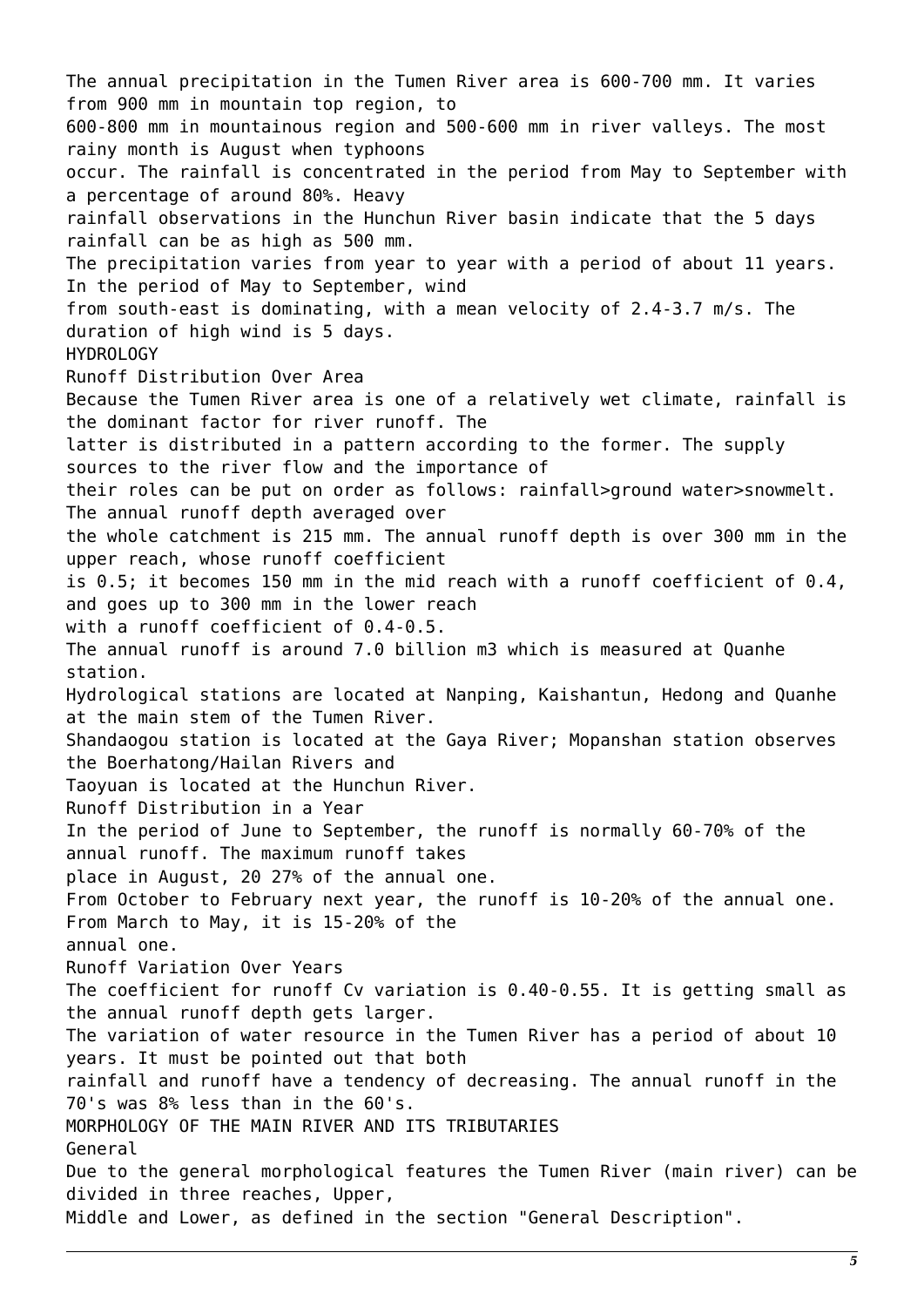Water Width and Water Depth In the middle and lower reaches, the water width varies from 60 m to 600 m and the depth from 1 m to 4 m. This is in normal flow seasons. The upper reach is characterized by a stable water course, forest area and low density in population. At the middle reach, there are fertile soils, agriculture but a trend of relatively large changes of the river bed due to bank erosion. The lower reach is flat with sandbanks, bank erosion and is a wandering river course type. Ice Regimen Along the main river of Tumen River, water starts to flow with frazzle in the beginning of November, to freeze up in the beginning of December and to melt and open in the beginning of April. The whole river ice duration is 129 days. The mean annual thickness of ice cover observed at Quanho station is 0.65 m. The freezing of soil is 1.5 m deep. These conditions change significantly in the mountainous area. The Changbai Mountain from where the Tumen River origin has 16 peaks higher than 2,500 m above sea level. The annual mean temperature at Tianchi Meteorological station is -7.3 C and it is reported that the border of alpine permafrost in this area is at about 1,800 to 1,900 m a.s.l. Ice cover on lakes and rivers in this area lasts for about 220-250 days every year. Tributaries in the Chinese Side On the Chinese side, the Tumen River has 4 major tributaries, i.e. Gaya River, Boerhatong River, Hailan River and Hunchun River, and controls a catchment on about 22,900 km2. The mean annual precipitation is 569.1 mm that is 12.9 billion m3 in volume. The mean annual runoff depth is 229.2 mm, corresponding to a volume of 5.19 billion m3, including ground water 0.865 billion m3, among which 0.672 billion m3 is exploitable. Tributaries in the DPRK Side In the part of the drainage area located in the DPRK (10,000 km2), the Tumen River has 3 main tributaries i.e. Sodusu River, the Yonmyonsu River and the Oryongchon River. One hydrological station is located on the main river in Musan and one on the tributary Sodusu. The mean annual precipitation ranges from 500 mm to 600 mm. Sediment Transport and Suspended Matter Sedimentation problems have been reported to be severe in the basin, which to a high extent is covered with forests. High differences in sediment concentrations have been observed in the main river and tributaries. This indicates that erosion sensitive areas exist in the basin and that, for example, protective measures for forests and re-forestation should be considered at such locations. The significance of sediment and suspended load transport can be crosschecked by the long term observation in the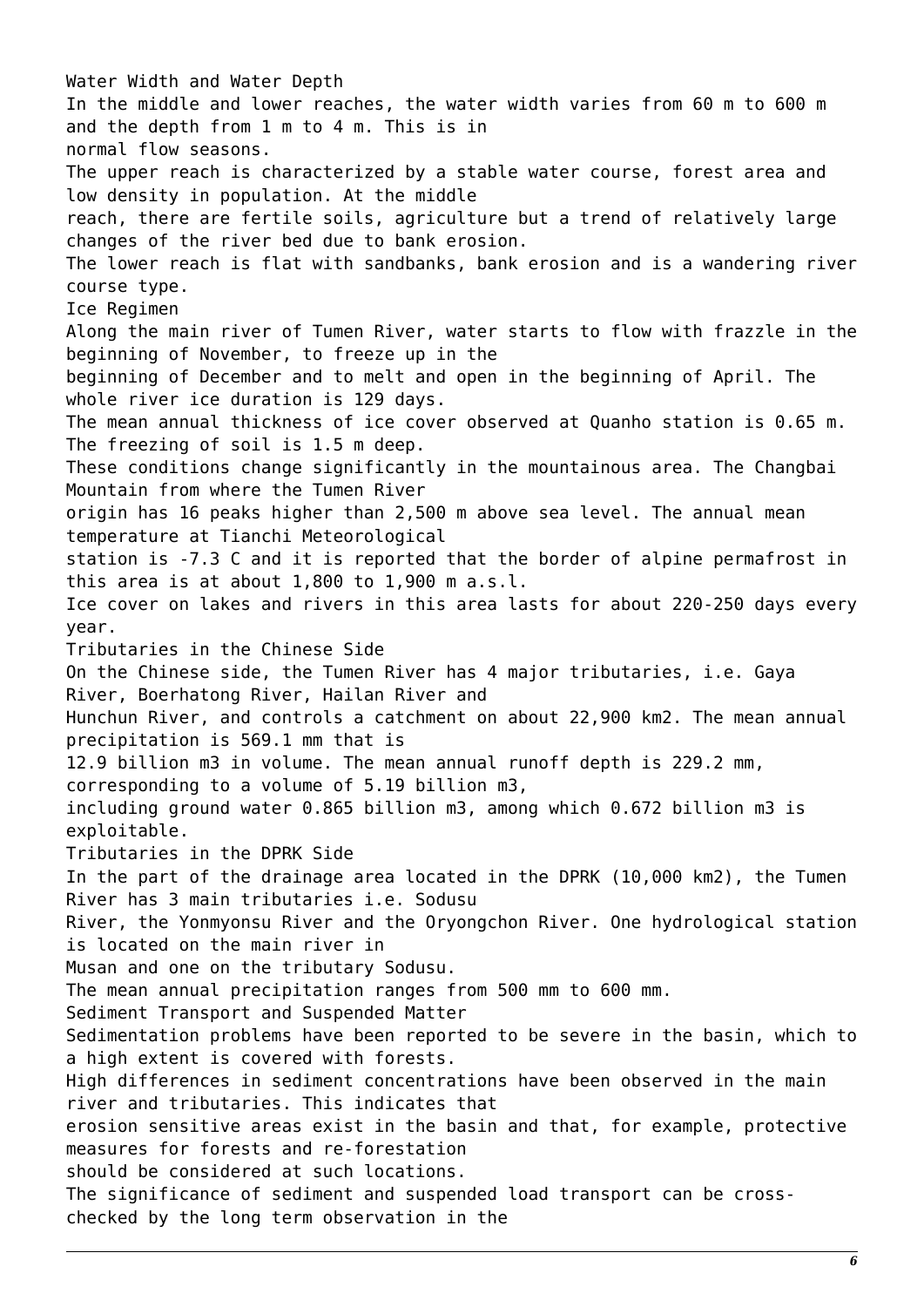lower reach of the Tumen River. After 1940, navigation was stopped from Hunchun part to the sea and the river bed was since then silted up and at present, the river is non-navigable. In the approximately 100 km long reach with a width of 300-500 m, the sediment deposit has, at present, reached a thickness of 0.75 m within 53 years since 1940. This would imply a calculated mean of 357,000 T/a over this period. This is less than 10% of the observed mean annual sediment discharge of 4.19 million tons of sediment observed at Quanhe hydrological station at the lower reach of the Tumen River. The erosion had, most probably, an increasing trend during the last years in the Tumen River basin. Special attention has to be given to the sediment and siltation problems and remedial measures have to be developed to decrease surface erosion, improve the stability of riverbanks and control the wash load of fine material caused by sand mining in river beds. PROBLEMS EXTREME FLOW EVENTS (FLOODS AND DROUGHTS) Floods Flooding is reported by the Chinese side to occur frequently in the Middle and Lower Reaches of the Tumen River and in the confluence area of the tributaries Gaya, Boerhatong and Hailan around Tumen City. For example a flood of 5 years occurrence will inundate 10,000 mu (700 ha of farmland) downstream of Tumen City. Engineering measures in flood mitigation of agricultural areas normally provide only protection against floods with 20 years occurrence. It is reported that a total of more than 800 km dikes protect the lowlands, mainly in the Hunchun area and downstream from there along the Tumen River. Damages by floods with higher return periods than 1/20 years have to be expected to be severe. A report on flood problems in the area around and in Hunchun City says that since 1949, ten major floods occurred, the most disastrous one in 1986 with a maximum flood discharge at Taoyuan hydrological station of 3,450 m3/s (Hunchun River). This flood has been evaluated to be in the magnitude of 40- 50 years occurrence and caused 105 dike breaches and the inundation of 90,000 mu (6,000 ha) of farmland. Flood problems in Hunchun City may be specified that due to elevation the old Hunchun City areas are at an equal elevation as a 1/50 years flood. New City areas have to be founded at lower elevations and protected by dikes or other engineering measures to reduce flood discharges (reservoirs). **Droughts** Droughts do not have an equally strong effect as floods in the Tumen River basin, although that might change with increasing water demands, due to development of the area. At present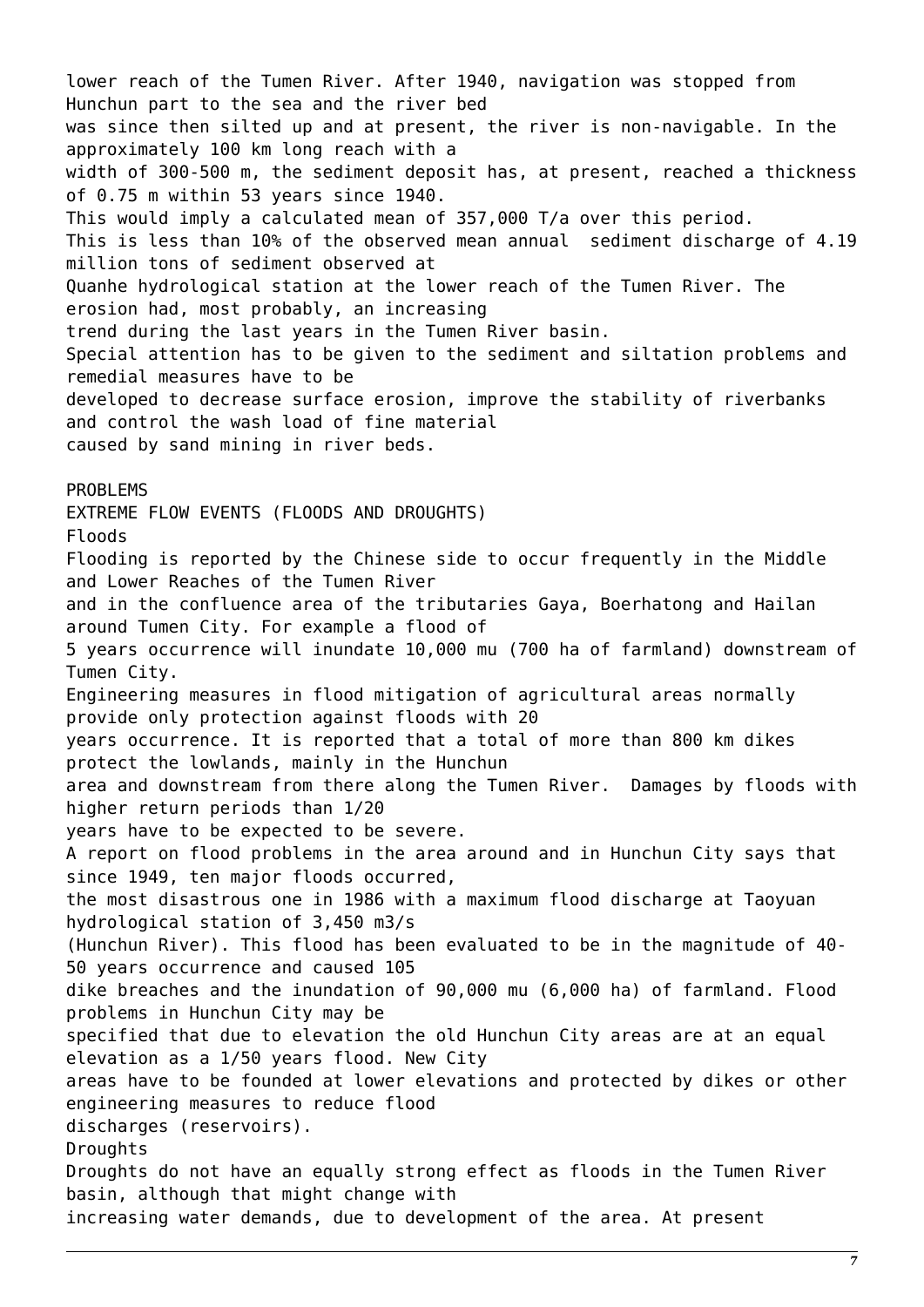conditions, downstream of Tumen City, a drought with a return period of 10 years would effect 5,000 mu (330 ha) of farmland. As drought indicator may be also noticed, that annual minimum water resources (runoff) are only 40% of mean values. WATER QUALITY General Water quality is good to excellent in the mountainous part of the Tumen River drainage area. Water quality problems are caused in the main stem of Tumen River and in the main tributaries due to: urban and industrial waste water; waste water from paper mills and iron mining; agricultural pollution; pollution caused by gold mining. China An impact analysis on surface water quality development shows that water pollutants mainly originate from industrial waste water, domestic sewage from heavily populated areas, emissions from hospitals and agricultural production. The impact analysis considered economic development and population increase and the discharge rates of domestic and industrial waste water in the prediction years. Quantities of suspended solids (SS), chemical oxygen demand (COD), biochemical oxygen demand (BOD) and volatile phenol were predicted for years 1995, 2000 and 2010. The 2010 figures in tonnes per year were: SS-273,000; COD-572,000; and BOD 137,000. The water environmental capacity of COD was calculated directly from the water capacity of BOD by the BOD-COD conversion model. The results show that the water environmental capacity of a river differs with the required water quality standards (annex 5 and 6). In this study, the present water quality situation and future requirements of use functions have been considered (Annex 7). The prediction calculation of usable water environmental capacity of pollutants (BOD, COD) for all river sections were based on the third grade standard of water quality for surface water for 20 years of future prediction for the Yanbian region. The evaluation will basically satisfy the requirements of social economic development, however, the pollution of SS and COD in downstream of Tumen River are serious and its water quality hardly satisfy the requirements. The water environmental capacity is also related to the guarantee rate of the volume rate of a river. The higher the guarantee rate, the larger its water environmental capacity. In addition, because of the special utilization function of some rivers, second grade standard of water quality needs to be satisfied. In this case, the water environmental capacity will become smaller and even negative.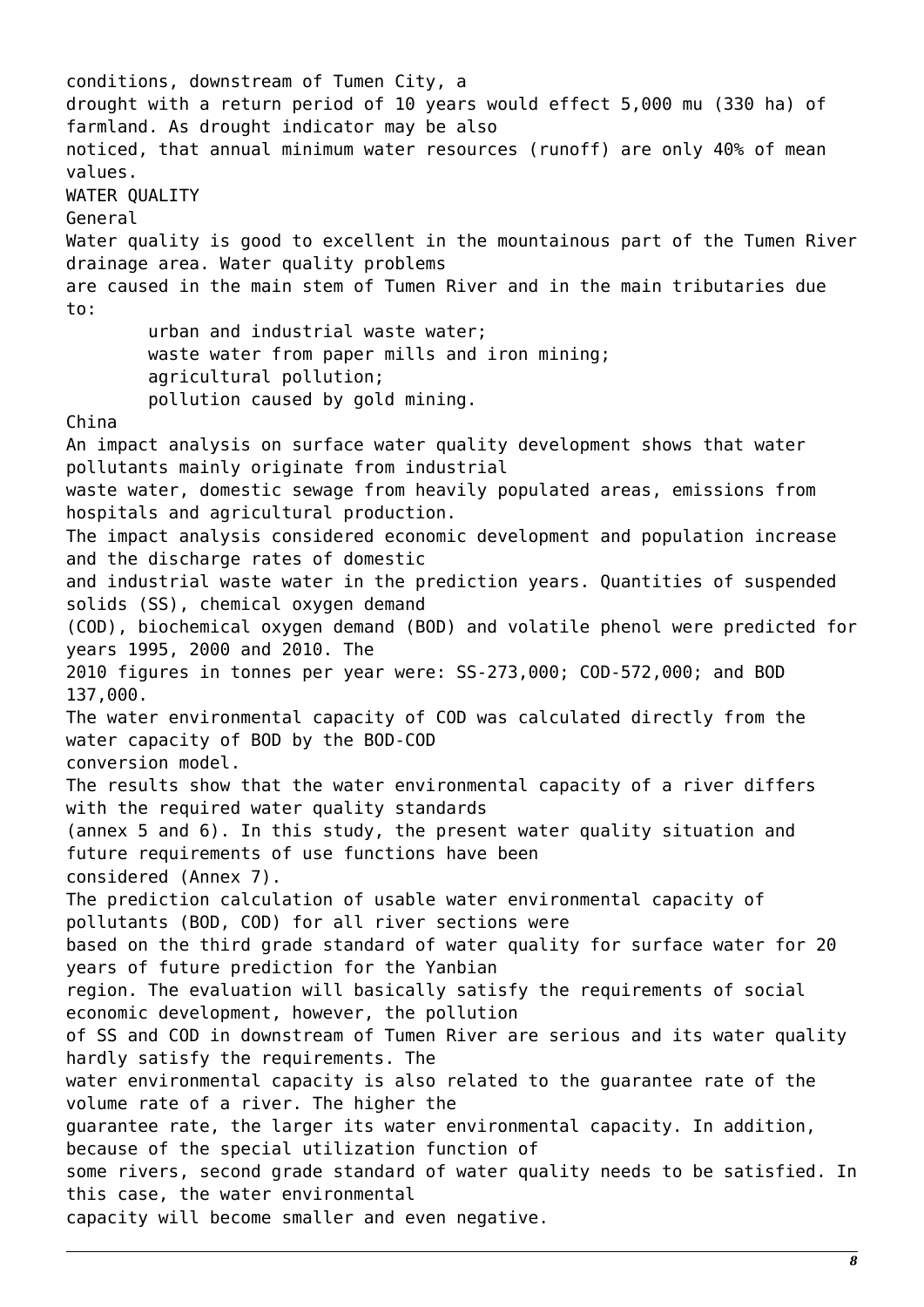As conclusion on water quality and environmental capacity, it can be stated that, at present, the whole environmental quality is fairly good. There are rather large environmental capacities to be exploited. Now the main problems in ecoenvironment are that soil erosion is serious, water quality of downstream Tumen River is growing worse, atmosphere environmental quality tends to be worse (acid rain occurrence). The eco-environment protection results show that in the next twenty years, Yanbian regional atmosphere pollution will still come from fuel combustion, including dust particles, sulphur dioxide and nitrogen oxides. The major polluting cities and towns are Yanji City, Longjin City, Hunchun City and Helong County. The major water pollutants come from industrial and domestic waste water. COD and BOD are dominant organic pollutants. The most polluted river is the Tumen. Suggestions to solve the problems are to set regulations for protection, equally to be applied in PR China and DPRK and appropriate environmental protection measures should be put forward: Define boundaries for tourist development and nature protection; Define water resources and soil erosion protection programme; Define ecological agriculture boundaries in valleys and plains; Define pollution control measures according to the Tumen River Economical Development Programme in Hunchun, Yanji, Longjin, Shixian and Tumen cities. TRADP should carefully follow-up with the development of environmental protection activities in areas not only inside TREDA, but also outside, because environmental pollution there would have an affect on TREDA. DPRK DPRK reports that it is presently difficult to use the Tumen River for urban or industrial water supply tasks. It is nevertheless stated that, in future, the application of more complete sewerage treatment and newest technology, to be applied by both sides will improve water quality. The Tumen River's tributaries on the DPRK side have good water quality and can be utilized for domestic and industrial use. The major iron content is 67 mg/l and Ph is 6.9 to 7.4. WATER RESOURCES ORGANIZATIONS The Tumen River is a border river between China and DPRK over a length of approximately 498 km. For the last 18 km before flowing into the East Sea (Sea of Japan), it is a border river between Russia and the DPRK. Because of this border river status, mutual interests in the river are managed through a Border River Commission formed by central governmental agencies of the nations concerned. Non-border river matters, such as tributaries are managed by Water Resource Bureaux on province, district or municipal levels. Main organizations in charge of water resources

*9*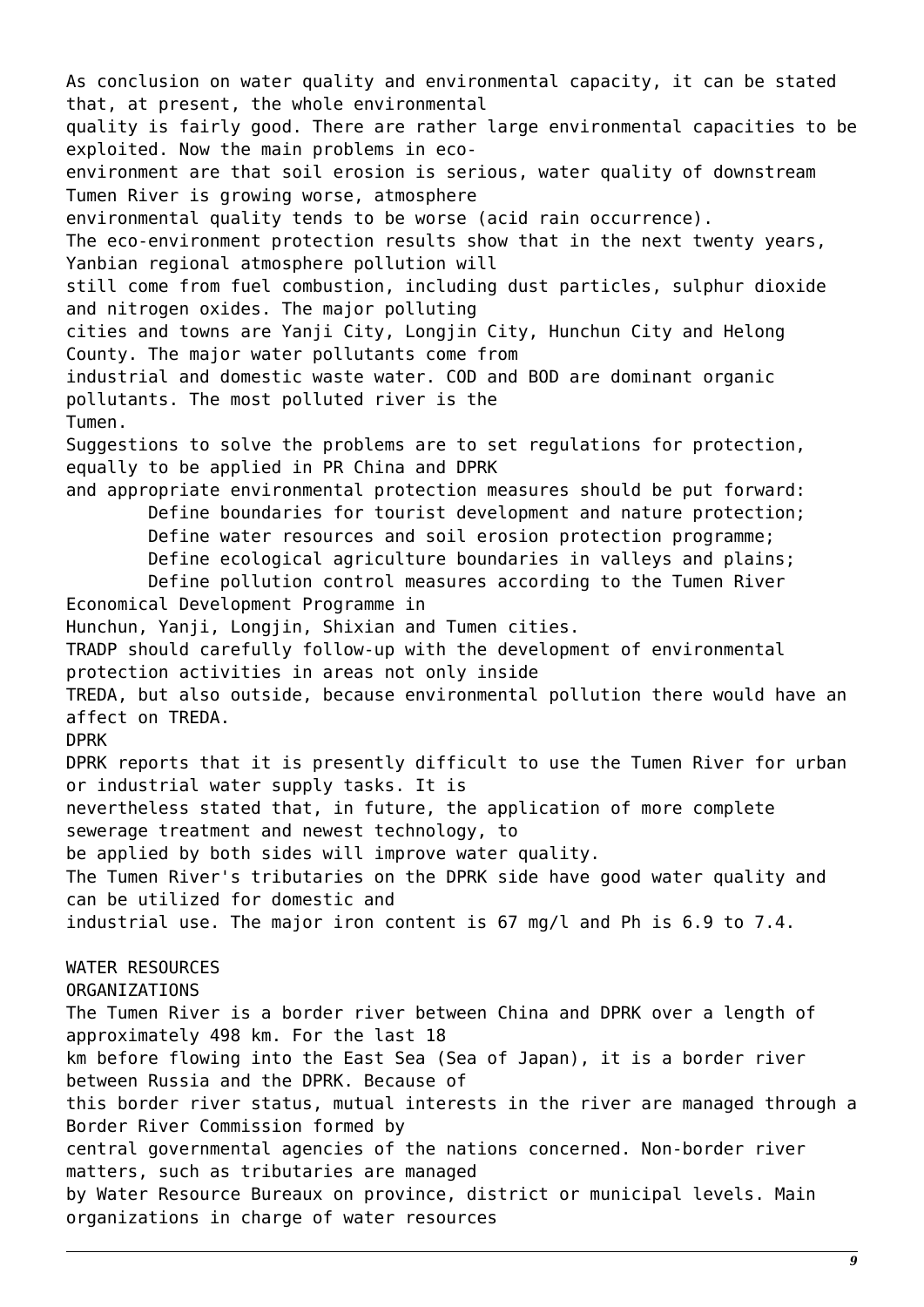matters, are presented below. China Ministry of Water Resources Beijing, represented through Song Hua Water Resources Commission **Changchun**  Water Resources Bureau of the Jilin Province Russia Open DPRK The Hydrological Bureau of State Environmental Commission of DPRK The Hydrological Measurement Institute North Hamgyong Province AVAILABILITY No Water Resources Study or Water Master Plan has been yet prepared for the Tumen River Area. There are plans by Chinese national and provincial organizations to start with such a study within 2-3 years. The study is planned to provide predictions for the years 2000, 2010 and 2030. The high importance of this study is well recognized but the delay in its execution has been caused by a lack of funding and the need for observation equipment. It has been reported that a preliminary water resources study has been prepared in relation to the Economical Development Study for the Yanbian Autonomous Prefecture. This study was conducted with Chinese-Korean cooperation. Only a list of tasks/content has been made available for this study (Annex 8). According to publications, the Geology of the Tumen River Basin is characterized by eruptive and intrusive rocks, as well as clastic rocks and metamorphosed clastic rocks. Paleozoic carbonate rocks with a depositional thickness of up to 200 m occur along the Tumen River and the Gaya River at several locations. Along the main rivers sand and gravel aquifers with a thickness of 8-15 m exist. Groundwater can be specified as fissure water in bedrocks, consisting of pore-fissure water in lava and fissure water in metamorphic rocks in the Changbai mountain area. The same type of groundwater is, jointly with fissure water in clastic rocks represented generally in the Tumen River Basin. Groundwater in alluvial deposits is practically not represented. In the Hunchun area, the groundwater in the shallow zone is of calcium-sodium bicarbonate type; in deeper parts sodium bicarbonate and sodium chloride types are dominant. Groundwater resources are significant and are presently the main source of urban and industrial water supply, while agriculture (irrigation) uses surface water. With the increase of water supply demands, the utilization of surface water resources will become necessary, as is already a fact in Hunchun City. Surface water resources show large fluctuations. At Tumen River, Quanhe hydrological station a maximum annual runoff of 12.0 billion m3 (180% of mean) and a minimum of 2.04 billion m3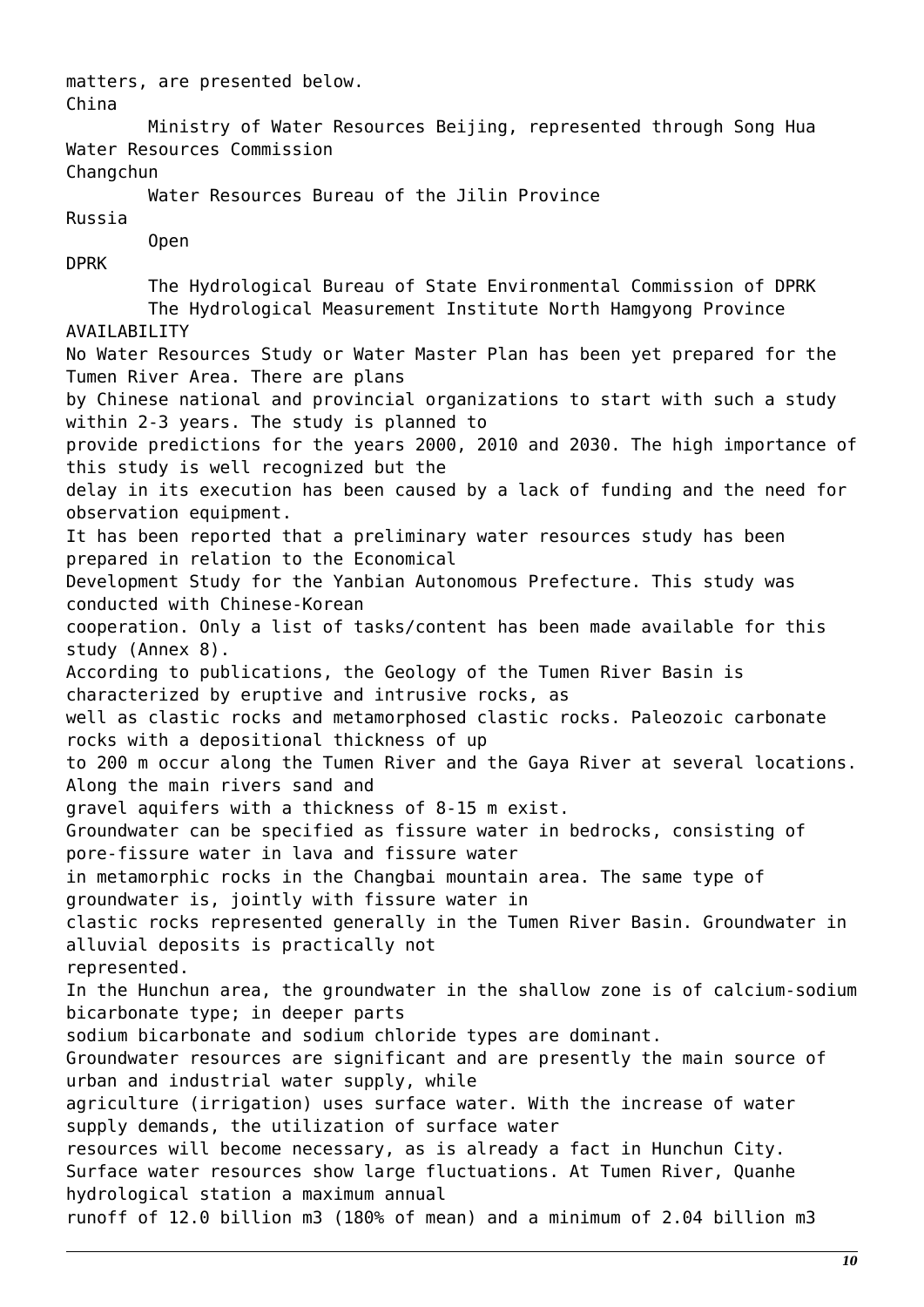(30% of mean) have been observed. Present water use in the Chinese side is: agricultural use 0.87 billion m3; industrial use 0.10 m3; domestic use 0.01 m3. The present water demand is approximately 19% of the theoretically available water resources. Although the available groundwater storage represents 10-15% of the annual mean runoff, additional reservoirs will have to be built in the future to keep up with the demand. Initiated through discussions with the author of this study, a paper "Opinions on Multipurpose Development and Utilization of Water Resources in the Tumen River Area" has been prepared by Mr. Wang Chang-rang, Vice-Chief Engineer, Northeast China Investigation, Design & Research Institute, Song Liao Water Conservancy Commission, MWR. To strengthen the management of water resources, to save water and to promote the rational development and utilization of water resources, Rules for the Implementation of the Water-Extraction Licence System (FE/W0296 A/6(39)), have been formulated in accordance with the Water Law of the People's Republic of China and published 1 September 1993. RESERVOIRS On the Chinese side, there are 5 mid-sized reservoirs, 40 small-sized reservoirs and 254 barrages, 19 small hydro power stations and 842 km total length of dikes for flood protection. The 5 mid-sized reservoirs are located at Antu, Wudao, Daxing, Yadong and Shiguo. On the DPRK side, there are two mid-size reservoirs reported at Wonbong and Mayang. Along the main river, 3 or 4 hydro power stations are planned. The last cascade is at Huangshanpo, where the controlled catchment is about 23,822 km2, with mean annual discharge of 135,8 m3/s. The reservoir will have a capacity of 83 to 145 million m3, the installation capacity of the power station will be 56 to 80 MW and the annual electricity production will be 167 to 220 million kwh. A characteristics table on the Huangshanpo hydro power project is in annex 11. Upstream of Huangshanpo is located at the Qingrong hydro power project. The controlled catchment is about 22,379 km2, with mean annual discharge of 127.6 m3/s. The reservoir will have a capacity of 19 to 38 million m3, the installation capacity of the power station will be 23 MW and the annual electricity production will be 67 million kwh. A characteristics table on the Huangshanpo hydro power project is in annex 12. Along the Hunchun River, 3 hydro power stations are planned. The last cascade is at Laolongkou, which is 30 km upstream of Hunchun City and has a catchment area of 3,008 km2. The reservoir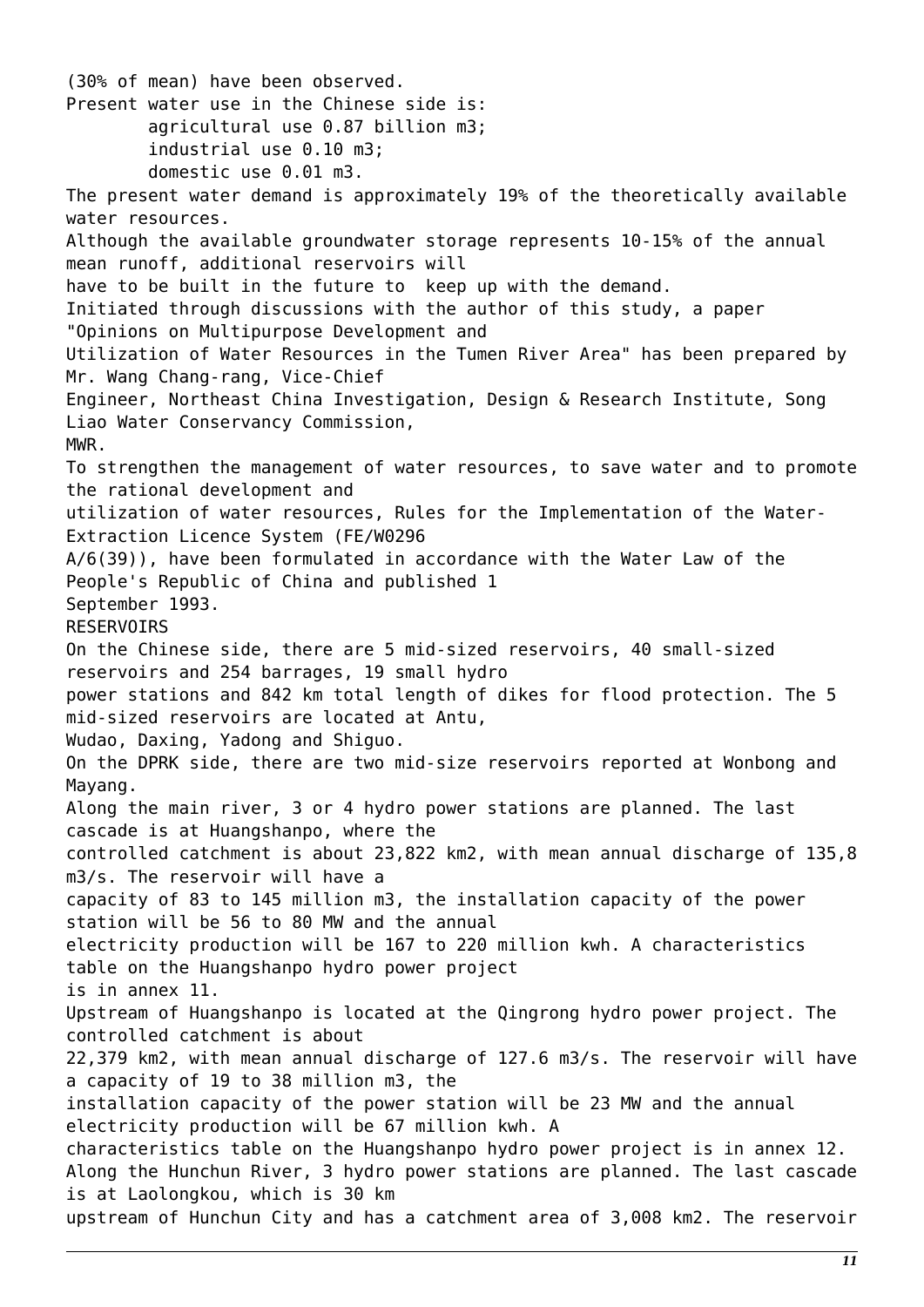has a total storage of 417 million m3, including effective storage of 324 million m3 and flood control storage of 105 million m3. The installation capacity of power station is 21 mW, and its annual electricity production will be 64 million kWh. This project will supply water of 110 million mm3 to the industry and urban area for 300,000 people in Hunchun City in 2010. General Chinese information published in a report, "Conceptual Planning for the 21st Century, Chapter 16; Development, Utilization, Protection and Management of Water Resources" is as follows: The total annual amount of China's water resources is 2,812.4 billion m3. Runoff from rivers is 2,711.5 billion m3. The annual average available water resources per capita is 2,710 m3/a. Northern China shows significantly lower per capita figures; 938 m3/a. In 1990, the water use in China was (m3/a): Beijing: 474 Tianjin: 373 Shanghai: 586 Guangzhou: 1,260 SEASHORE ASPECTS DPRK The water supply to TREDA on DPRK territory can be arranged from tributaries of the Tumen River and from small rivers flowing directly to the sea. In Rajin-Sonbong, the domestic water supply can presently provide more than 20,000 m3/d. The DPRK has planned to solve the future water supply of the Rajin-Sonbong area in the following manner: 1st phase (1993 to 1995): While using the presently available resources, a 12 million m3 volume reservoir shall be built on the Huchangchon River, capable of providing 460 l/d for the population of 130,000 inhabitants; 2nd phase (1996 to 2000): A 93 million m3 volume reservoir shall be built on the Sochongchon River to provide 900 l/d for the estimated population of 300,000 inhabitants; 3rd phase (2001 to 2010): A 260 million m3 volume reservoir shall be built on the Oryongchon River to provide 900 l/d for an estimated population of 1 million inhabitants. According to this evaluation, the DPRK side of TREDA is self-supporting from own water resources until the year 2010. Considering the high consumption rates, used in this evaluation water supply, it can be assumed to be functional even further into the future. Russia (Reference, Water Resources Report provided by the Russian delegation at the TRADP-Helsinki meeting, March 1993) Primorsky Krai, and in particular its southern part (TREDA), has high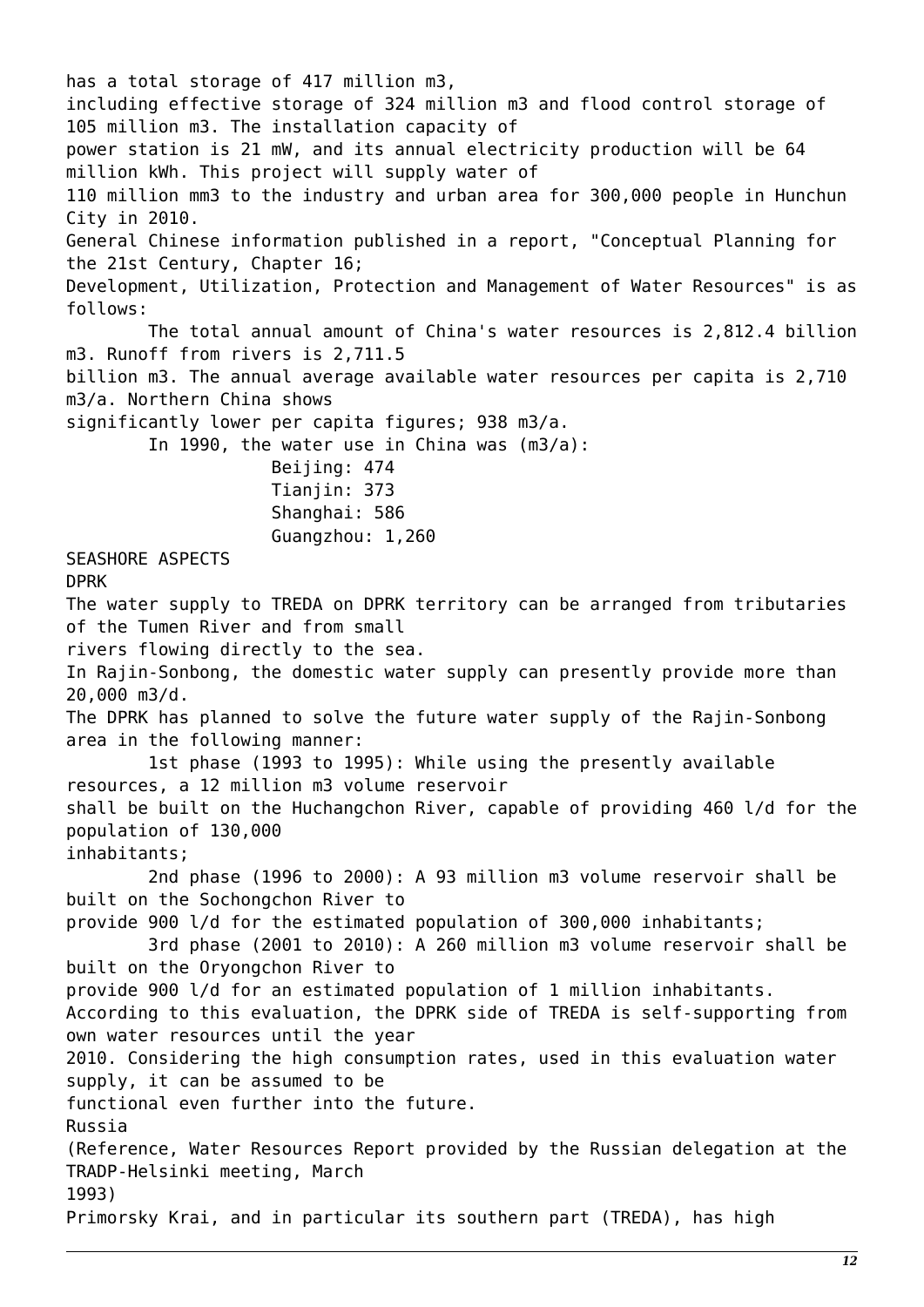rainfall figures of up to 1,000 mm annually. There is nevertheless shortage of water at rural and urban water supply. Those shortages are caused by large annual irregularities in runoff and poor groundwater storage capacities. At present, the rural water supply of southern Primorsky Krai is based on groundwater, which along the coast is often mineralized and unsuitable for water supply. Water supply of the urban settlements in the southern industrial sub-region of Primorsky Krai is based on various sources. For Vladivostok and Artem, the main sources of water supply are storage reservoirs on Artyomovka, Pionerskaya and Bogataya Rivers. Bolshoi Kamen is supplied from the reservoir on Petrovka River. An underground water intake on Partizanskaya River is used for water supply of Hakhodka and Partizansk. In Khasan District, Slavyanka Settlement is supplied from local underground water intakes on Poima River. Posiet, Zarubino and Kraskino Settlements are supplied from underground water intakes. The potential of the Posiet underground water deposit is 800 m3/day, but water requirements are 1,500 m3/day. The water supply problems in Primorsky Krai are to be solved by regulating the potential river run-off, which involves a number of problems. First, the construction of storage reservoirs requires substantial investments. Besides, this leads to the withdrawing of the most valuable lands in the developed part of the territory. In the poorly developed parts, it becomes necessary to establish a complex, long water distribution system and its maintenance services. In the framework of Primorsky Krai Flood Protection Programme, investigations are presently made to construct multipurpose reservoirs for flood protection, power generation and water supply. In Khasan District, two small reservoirs are planned: on Gladkaya River near Sukhanovka Railway Station for water supply of the port and settlement in Troitsa Bay and another on Chukalovka River for supplying Kraskino and Posiet. Because of their small river basin areas, the capacities of the reservoirs will be sufficient only for the fresh water provision of a population of 60,000 to 70,000 if the water supply is operated in a recycle mode or uses sea water as raw water source. The potential of the following explored deposits have not yet been used in full: Pushkinskoye deposit in the basin of Rasdolnaya River with explored reserves of 124,000 m3/day (Razdolnoye portion) and 205,000 m3/day (Borisovka portion); Poimenskoye deposit near Slavyanka Settlement with the reserves of 8,000 m3/day; and Posiet deposit near Kraskino Settlement with reserves of 500 m3/day. An underground water intake is being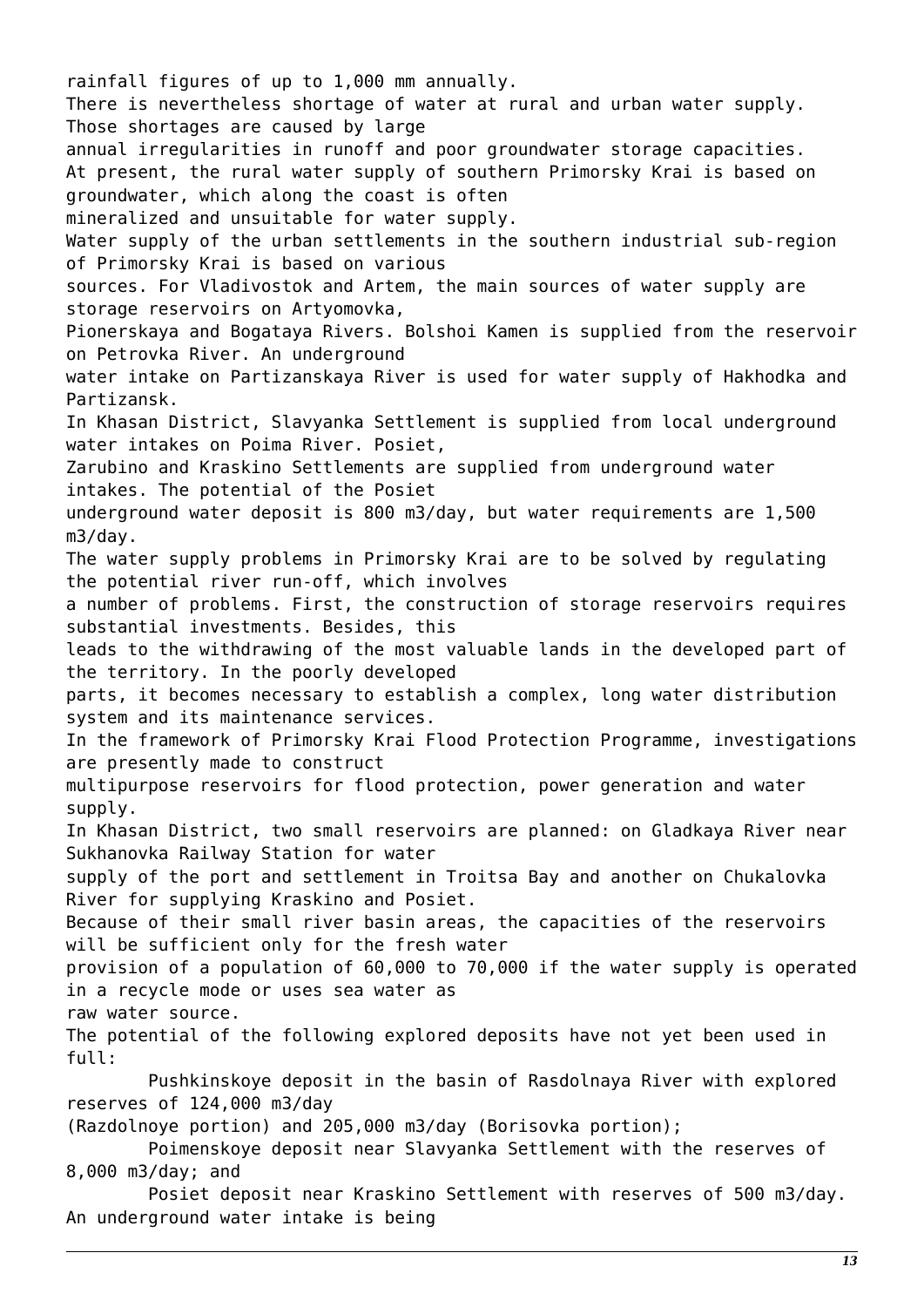constructed to use underground water of Pushkinskoye deposit for water supply of Vladivostok and Artyom. With already stressed water resources of the project area on the Russian side, the Russian policy is to limit industrial development and increase of population in the area. If water resources in the area cause significant restrictions in the future, it should be investigated if water could be transferred from the Hunchun River on the Chinese side, and if the water resources of the Hunchun River would be abundant for such plans. SUGGESTED FOLLOW-UP ACTIVITIES At present, there are no comprehensive water resources studies available in the area. It is planned to start with the preparation of a Water Master Plan for the Jilin Province, possibly if financing can be arranged in 2 years. Some water related studies have been prepared in connection with the Economic Development Plan of the Yanbian Korean Autonomous Region. These studies should be made available for follow-up activities. Follow-up activities should first include the preparation of a Conceptual Water Master Plan of TREDA. National Water Master Plans will certainly have priority. However, as water will have to be utilized for international use, hydro power, sediment transport, ice problems and flood problems have international effects. Therefore a guiding Conceptual Water Master Plan will be necessary for the feasible development of national documents. This is an important measure as the Tumen River is a Border River and the area planned to be leased is facing site constraints, caused by water. As the development is fast in the area, especially in the Hunchun City, highest priority should be given to flood studies at the Tumen River and Hunchun River, followed by other studies as stated in Annex 20. The most urgent studies are the following ones: Flood Study of the Lower Tumen River; Flood Study of the Hunchun River; A Combined Flood Study of Tumen and Hunchun Rivers; Study of the Effect of a Flood Release Channel from Tumen/Jintangcun to the Bay of Posiet; Study of the Effect of the Control Section formed by mountains on both sides of Tumen River, downstream from Quanhe; Study of the effect of dredging for increasing flood discharge capacity of the Lowest Tumen River Reach; Environmental Impact Study and Comparison of Options to define the Flood Control Measures with the lowest possible Environmental Impact. The suggested studies will have to be based on mathematical models and due to the superimposing effects, it might

be feasible and necessary to conduct them as one project.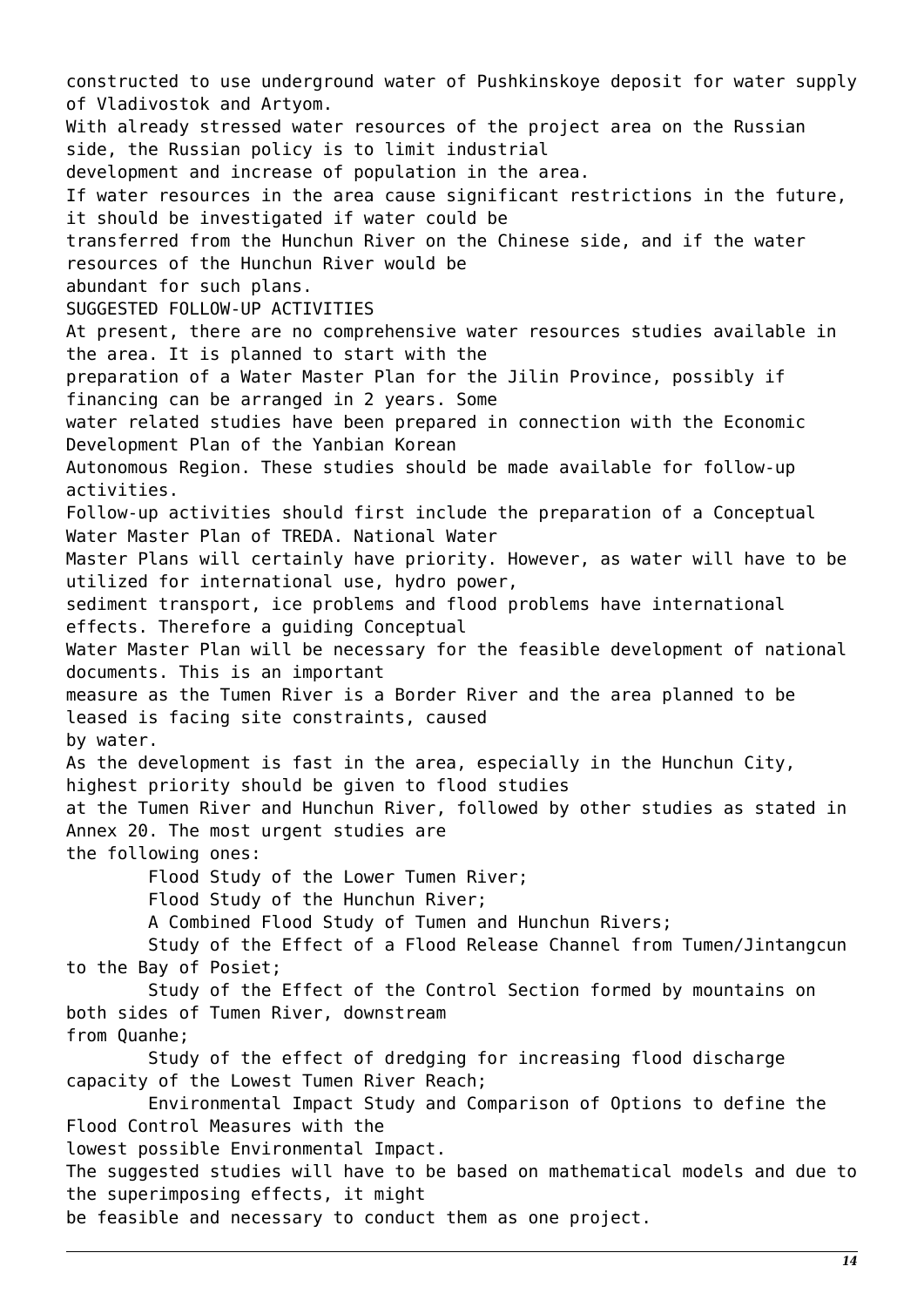A draft-content for a TRADP-Water Master Plan has been set up by the author. The suggested structure consists of "Regional Sub-projects" to allow the coordination of National and Local Authorities work in the best possible way. The draft content of the suggested TRADP-Water Master Plan (18 pages) is in annex 24. During the Industrial and Environment Workshop in Helsinki, the need for a centralized and well organized data bank has been independently suggested by several participating experts. The suggestions of the author are in Annex 25. This UNDP/TRADP Report on Water Resources Definitional Tasks is based on the limited data and information, made available to the author. Only the Chinese territory of the project area has been visited. During the work, sources for data have been identified. The necessity for follow-up activities in the water sector is obvious and suggestions for uninterrupted continuation of the work are given. LIST OF ANNEXES TO THE ORIGINAL REPORT Annex 1 Map of the Tumen River Basin and Reaches of Tumen River Annex 2 Hydrological Stations in the Tumen River Basin Annex 3 Snow, Ice and Frozen Ground Annex 4 Sediment Concentrations and Erosion Sensitive Areas Annex 5 Standard for the Surface Water Environment Quality Annex 6 Water Quality Classes Annex 7 Water Quality Monitoring Results and Assessment on the Trunk of Tumen River (1985- 1989) Annex 8 Current Situation and Forecast of Water Resources in Yanbian Area (content of conducted report) Annex 9 Wang Chang-ran Opinions on Multipurpose Development and Utilization of Water Resources in the Tumen River Area Annex 10 C.Special Supplement, Chinese Economic Regulations, Water Extraction Licensing **Requlations** Annex 11 The Characteristics Table of HUANGSHANPO hydro power project at Tumen River Annex 12 The Characteristics Table of QINGRONG hydro power project at Tumen River Annex 13 Population Growth in the Project Area Annex 14 Water Supply Scenario, 1994 Annex 15 Water Supply Scenario, 2000 Annex 16 Water Supply Scenario, 2010 Annex 17 Water Supply Scenario, after 2010 Annex 18 Floods, Flood Areas and Flood Sources Annex 19 Regional Growth Chart for Flood Evaluation Annex 20 Most Urgent Follow-up Project in the TRADP-Water Sector Annex 21 Requests for data and information from China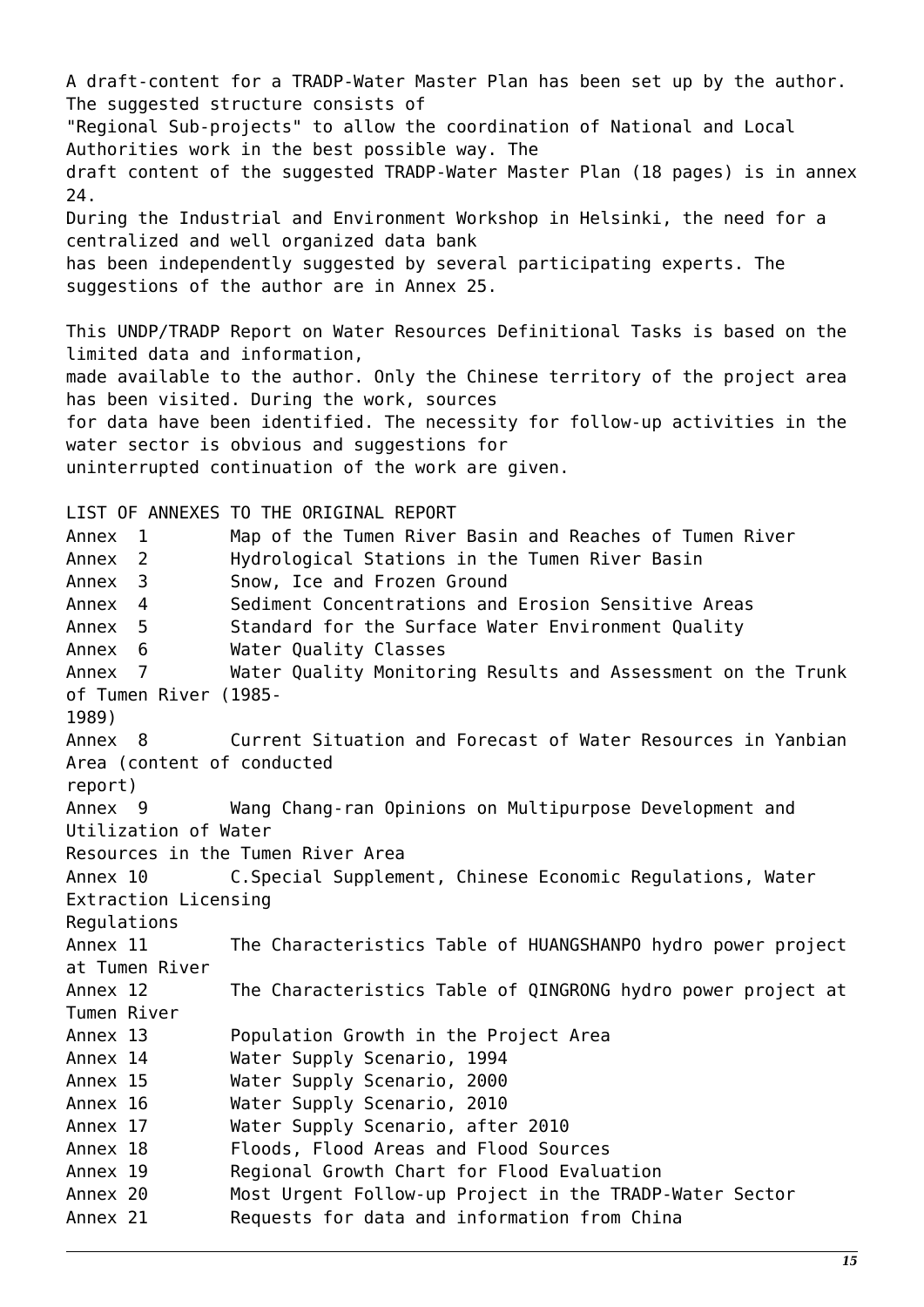Annex 22 Requests for data and information from DPRK Annex 23 Requests for data and information from Russia Annex 24 TRADP-Water Master Plan, Draft Content (The annexes are not included here). REFERENCED PUBLICATIONS (1) Jilin Water Resources (2) The Amorous Feelings in Jilin Province (3) A Conception on Development for Tumen River Transnational Special Economic Zone by Ding Shicheng (4) The Administration Power of Hunchun City, approved by the People's Government of Jilin Province, 6, 1992 (5) The Guidebook on Foreign Investment In Jilin Province, Jilin Merchants (6) Hunchun to open up to the World (7) Northern Asia take off-development of Tumen River Area, Ding Shicheng, August 1991 (8) Eco-Environmental Problems and Protection in Tumen River Development, March 1993, Ye Changming, Yan Hai and Ding Mei, Research centre for Eco-Environmental Sciences, Academica Sinica, Beijing, China, 100085 (9) Management Guideline on Environmental Protection of Construction Projects of the People's Republic of China. Issued by the Environmental Protection Commission Under the State Council, the State Planning Commission, the State Economic Commission on 26 March 1986 (10) Environmental Protection Law of the People's Republic of China (11) Water Law of the People's Republic of China, 21 January 1988 (12) The Hydrogeological, Engineering Geological and Environmental Geological Background and Preliminary Resource Assessment of the Tumen River Area, Jilin Bureau of Geology and Mineral Resources, P.R. China. (13) Hydrogeological Map of China, edited by the Institute of Hydrogeology and Engineering Geology, Chinese Academy of Geological Science. China Cartographic Publishing House, Beijing 1987 (14) Map of Snow, Ice and Frozen Ground in China, Compiled by Lanzhou Institute of Glaciology & Geocryology, Academia Sinica, China Cartographic Publishing House, Beijing 1988 (15) Golden Triangle Rajin-Sonbong, Publications 1 & 2, Introduction of the Rajin-Sonbong Free Economic and Trade Zone